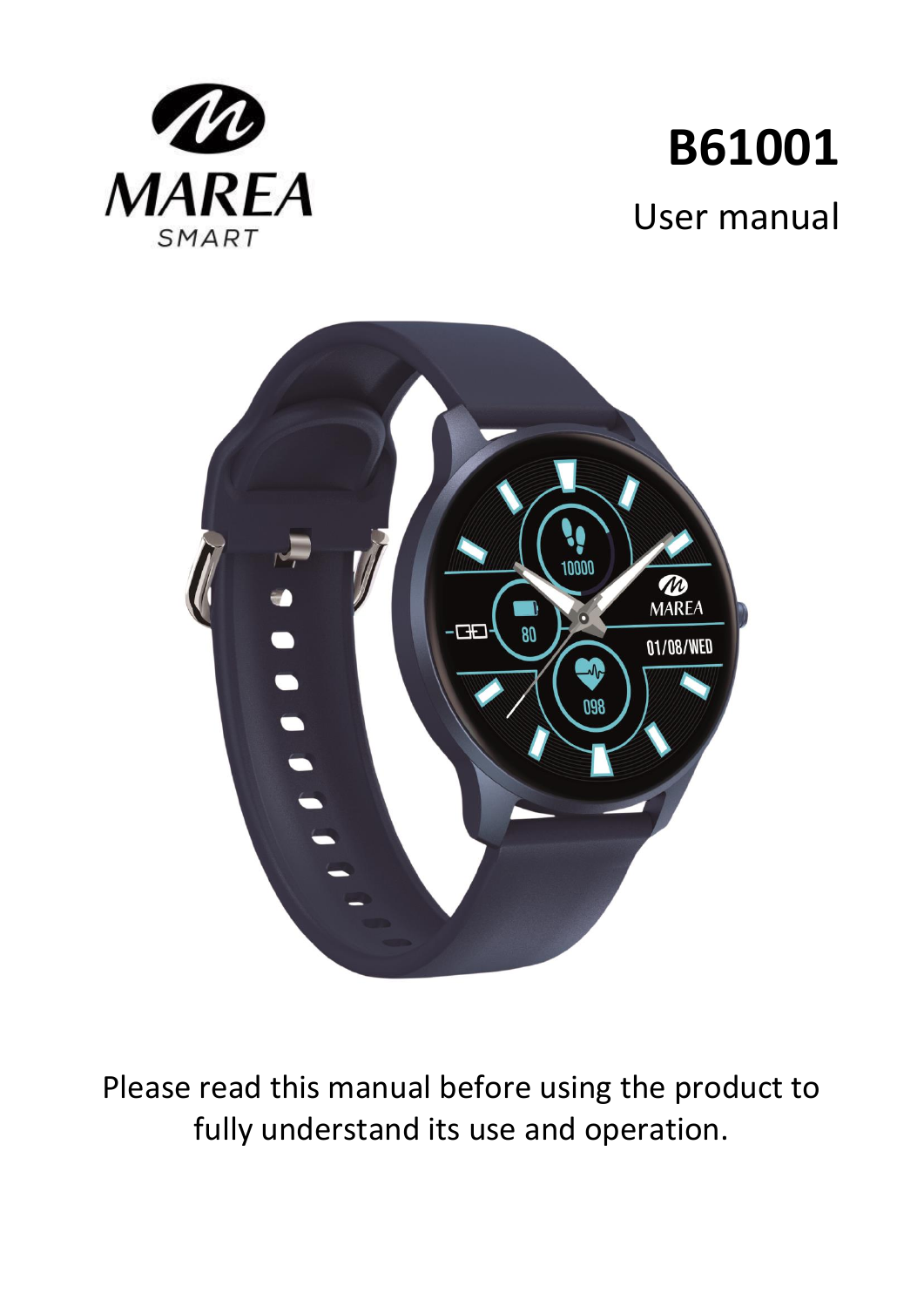# **CAUTION**

- The company reserves the right to modify the contents of this manual without any further notification. Some functions may vary in certain versions of software.
- Please charge this product with the charger provided for no less than 2 hours before using it for the first time.Use only the charger that is included with the product. Make sure that the charger and the smart watch are properly connected while charging. Do not charge if the watch has water (or sweat) to avoid short circuits and damaging the product.
- Avoid hitting the smart watch, it could break the glass.
- The waterproof rank is IP68, therefore the smart watch can be used for daily life. But the smart watch cannot be used for diving or be under water for a long time. Furthermore, the smart watch cannot be used in showers / baths with hot water (the water steam can damage it) or in salt water (if it entered the smart watch, it would corrode the internal parts).

#### **System Requirements:**

Android: Android 5.0 or above iPhone: iOS 9.0 or above

# **Download and install the application**

1. Go to our website www.mareasmart.com and find your smart watch model. The model number is found on the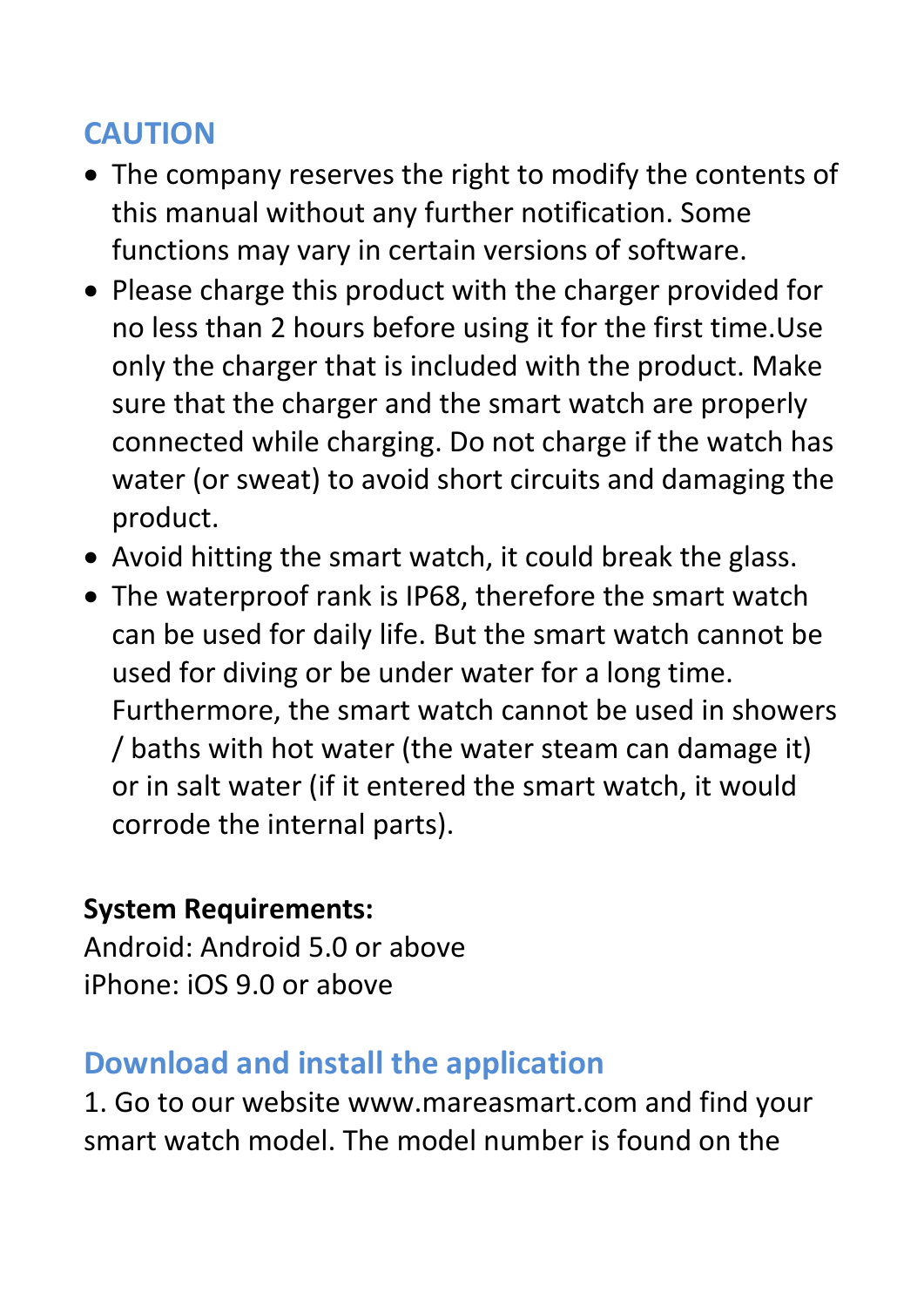back of the smart watch (it starts with "B" and is followed by five digits).

2. Download and install on your phone the official app that corresponds with your smart watch model.

3. Open the app and enable all the permissions that the app requests.

4. Turn on Bluetooth on your phone.

5. Make sure that the smart watch has not been linked directly through Bluetooth to your phone. If so, unlink it. 6. Bind your Marea Smart watch through the app.

# **Notes on linking:**

- Only one smart watch pairing application should be installed on the phone to ensure that the connection with the smart watch is normal. If several applications are connected, they can affect the connection between the watch and the phone. Some Android phones will prompt you that they cannot install the app. Please go to 'settings' of the phone and authorize the 'Unknown source'.
- When the mobile phone requests permissions, click "Allow". On the contrary, you may not receive notifications, scan QR codes, open the remote camera or use other functions. These permissions do not affect the flow of the phone or other information on the phone.
- Some Android phones may accidentally close the app when cleaning the applications. Please keep the app running in the background. To turn on this function on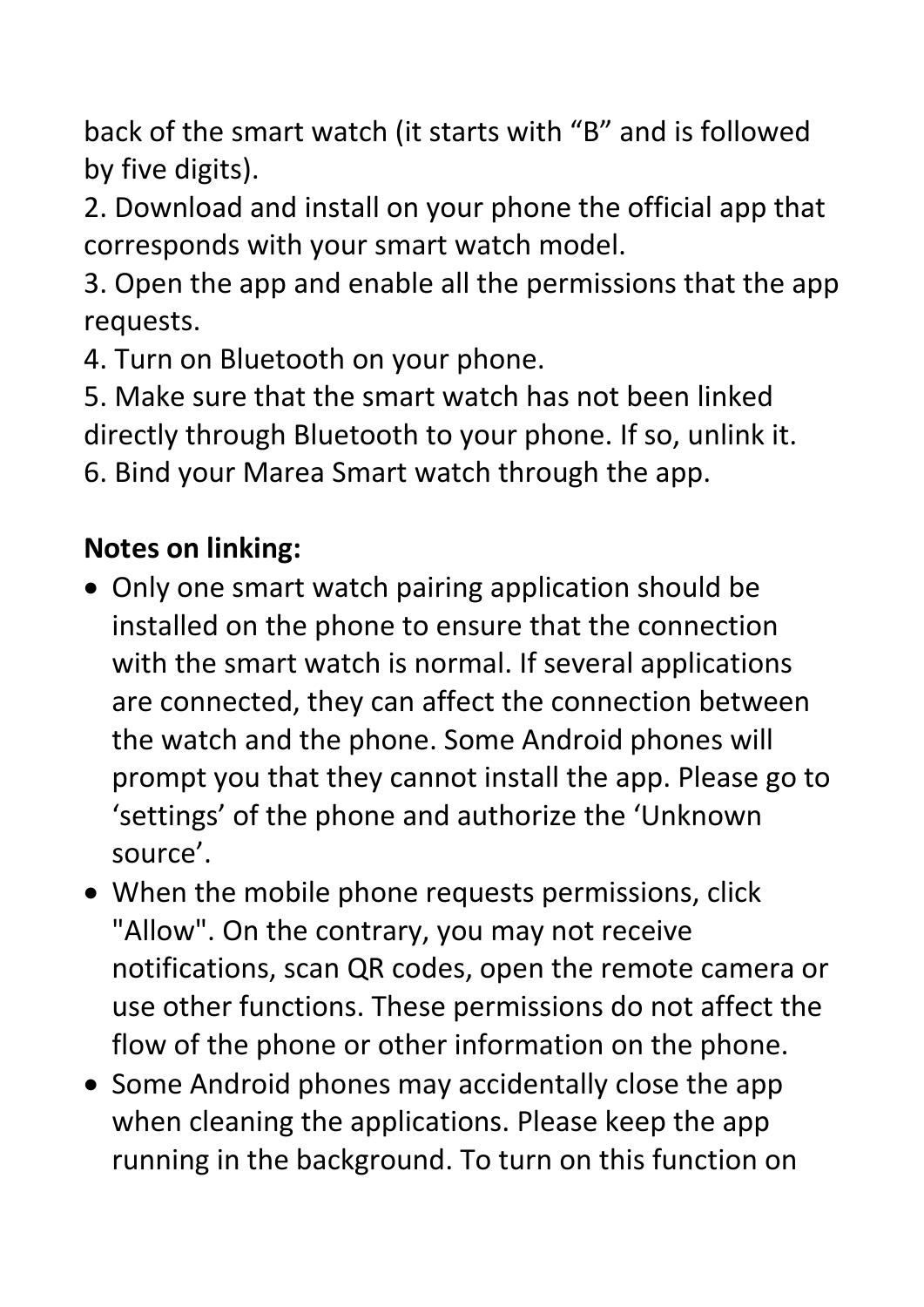your phone: open the phone settings - application management - official application - rights management backstage management - select background running. The setting method may be different due to different mobile phone versions and models.

 For iPhone: if the phone is in standby or hibernation mode for a long time (for example, the phone has not been in use for 2 hours or more and the screen is off), the application will be closed by the iOS system , so the application and the watch will be disconnected and the application functions will not be available. Re-activate the phone and it will automatically reconnect.

# **Smart watch operation**



## **Turn on/off**

Press and hold the side button for 3 seconds to turn on the smart watch; short press the side button to activate the watch when in standbymode.

Press and hold the side button for 3 seconds to turn off the smart watch.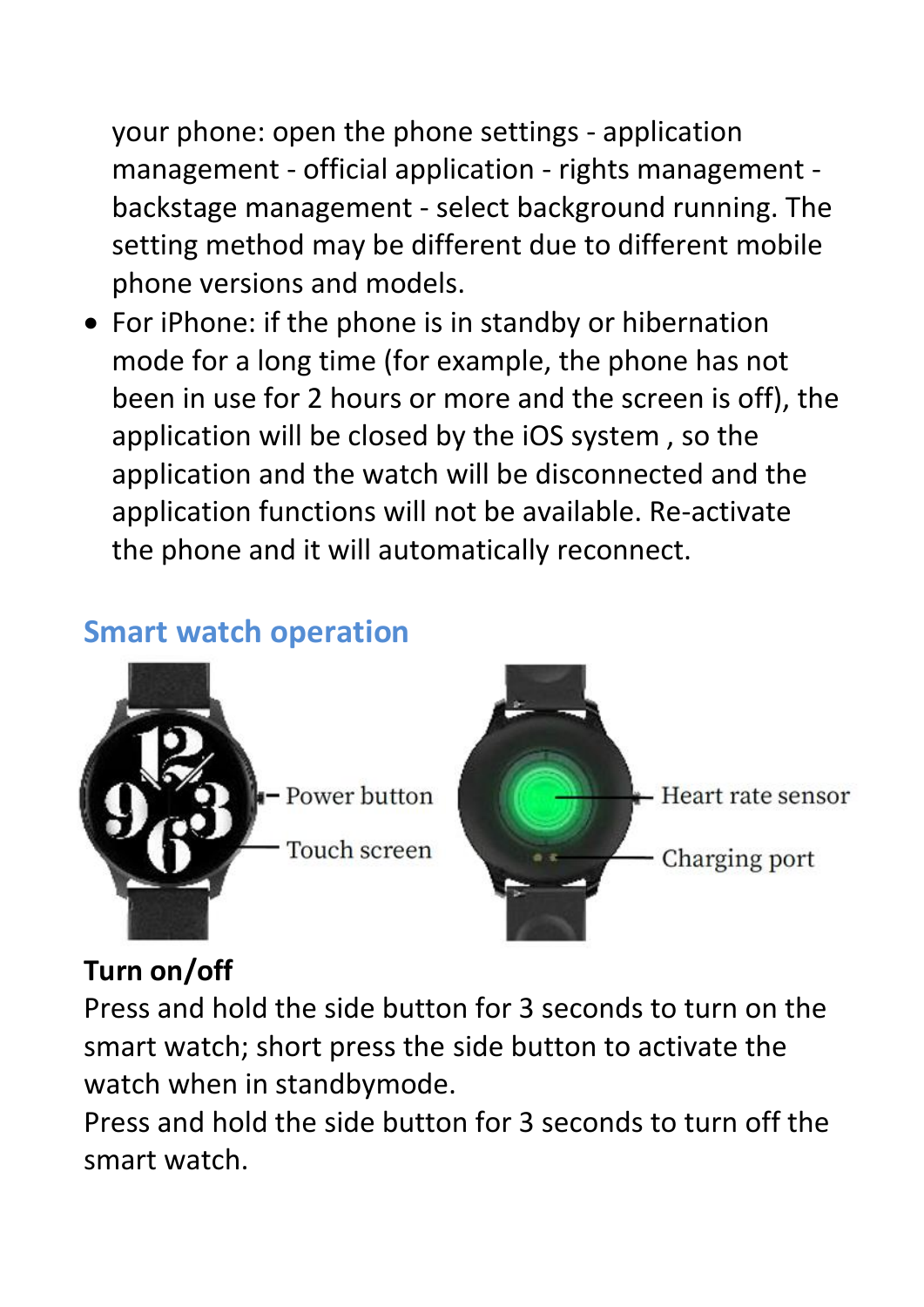# **Button and screen operation**

From the home screen on the smart watch:

- Swipe down to see the status bar. It shows the connection status and battery, and includes quick access to some functions (do not disturb mode, settings, find phone, info about smart watch, and brightness control).
- Swipe up to enter the messages interface.
- Swipe right to enter the main menu.
- Swipe left to enter the shortcut menu. It includes steps, distance and calories, heart rate monitor, sleep monitor, and weather.

#### **Return**

From any function, swipe right or short press the side button to return to the main menu.

From the main menu, swipe left or short press the side button to return to the home screen.

#### **Home screen selection**

Long press the home screen to enter the selection interface, swipe right / left to see all available options. Click on the desired screen to make it your home screen. On the app you can download other predesigned home screens as well as select an image saved on the phone to set as your home screen.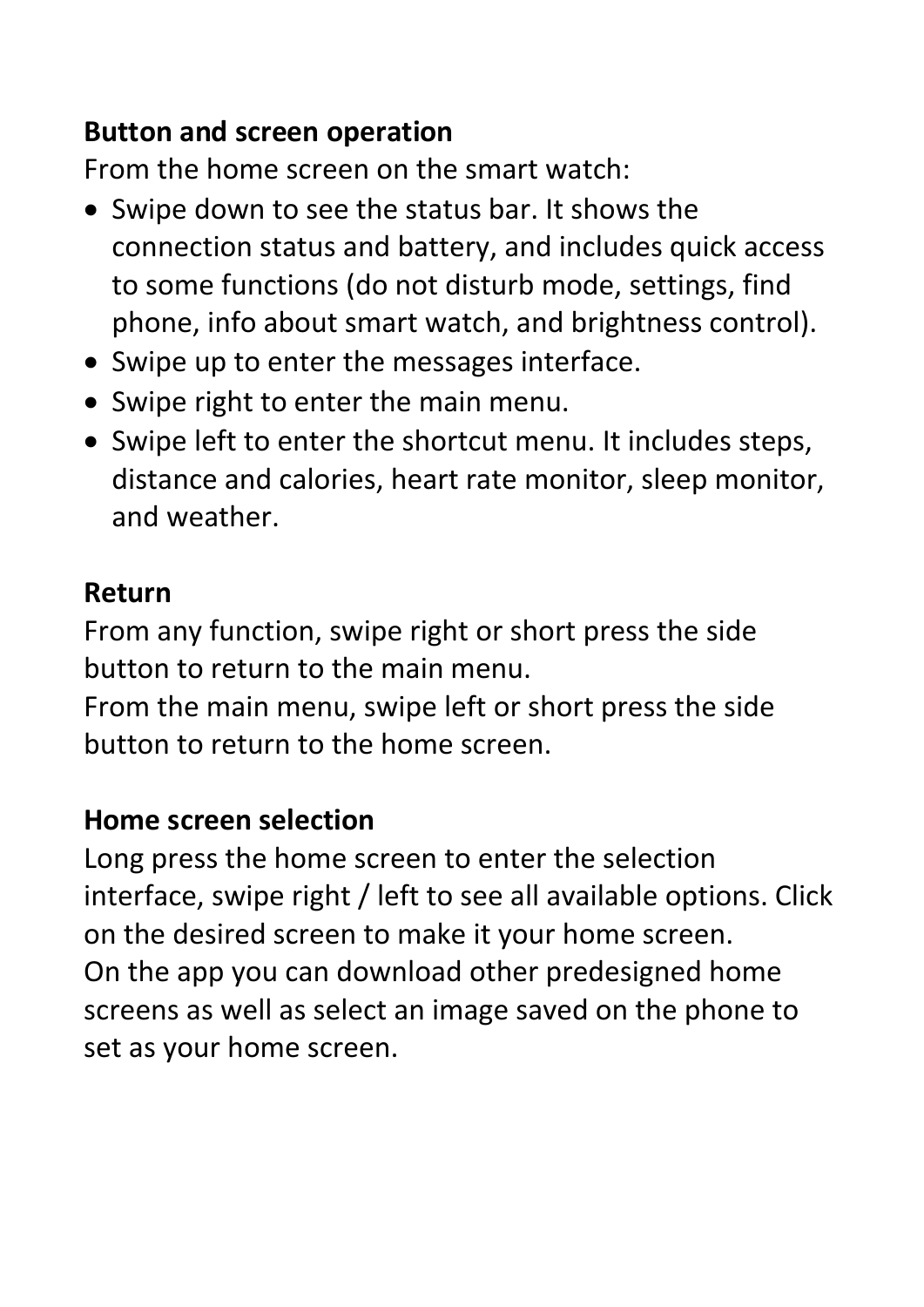# **Main functions in Smart watch**

The main menu includes the following functions:



#### **Data**

Shows the steps taken, the distance traveled and the calories consumed on the current day. You can check the historical data on the app.



#### **Motion**

Includes different sport modes: walking, running, biking, climbing, swimming, yoga, elliptical machine, basketball, football, ping pong and badminton. On the last icon and on the app you can check the historical data.



#### **Messages**

Shows the last 8 messages / notifications. The phone and the watch must be linked and within the Bluetooth range. Notifications cannot be deleted. The last notification received will replace the oldest one. On the app you can select what type of notifications you want to receive on the smart watch.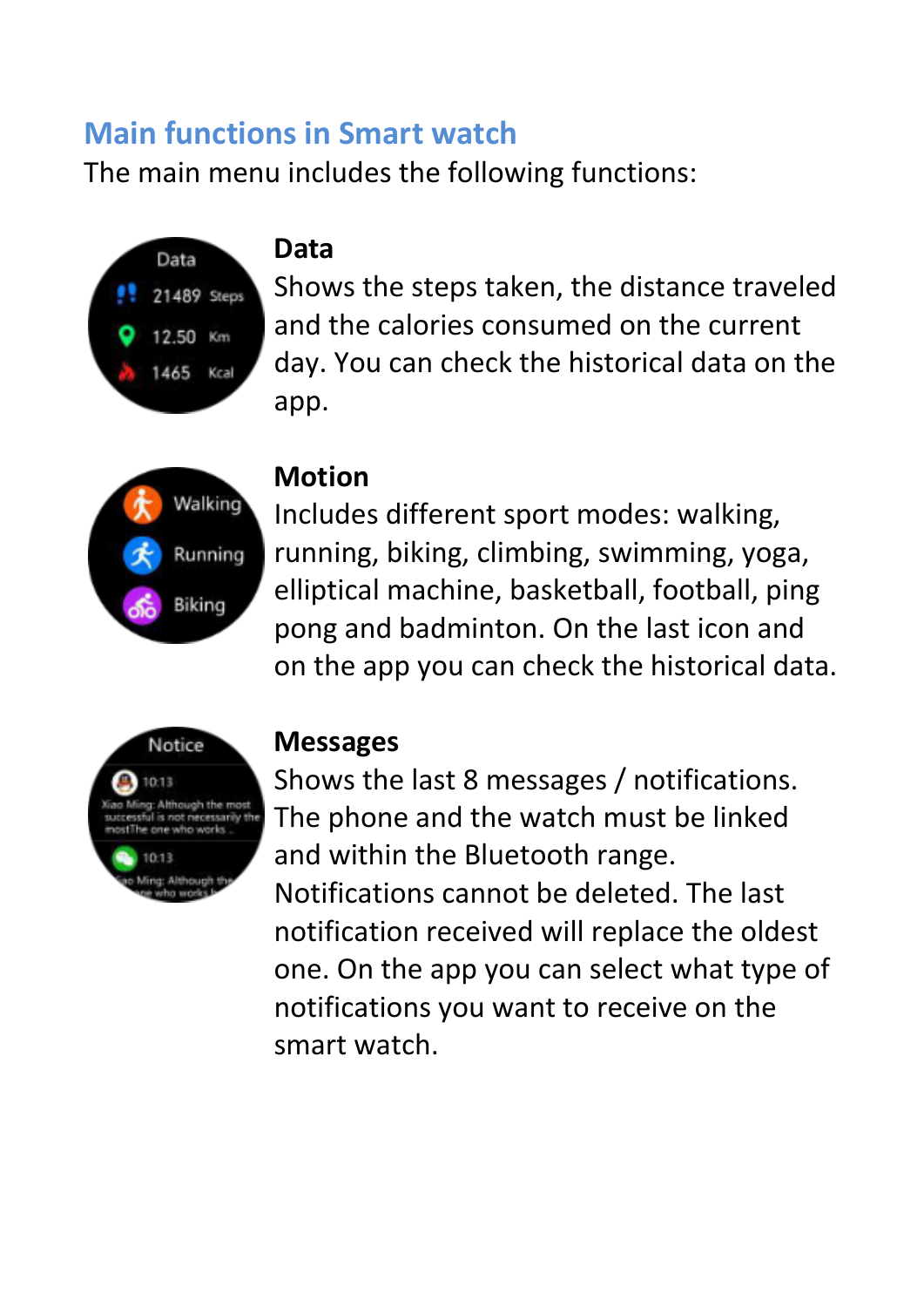

### **Heart Rate**

Upon entering the function, the heart rate measurement will start automatically. Wait about 1 minute for the measurement to finish. The data will be displayed in more detail on the app.



# **Blood Pressure**

Upon entering the function, the blood pressure measurement will start automatically. Wait about 1 minute for the measurement to finish. The data will be displayed in more detail on the app.



# **Blood Oxygen**

Upon entering the function, the blood oxygen measurement will start automatically. Wait about 1 minute for the measurement to finish.

# **Notes on health functions:**

• The heart rate, blood pressure, and blood oxygen functions require the watch and arm to be in contact, and the watch should not be too tight or too loose. The test can be inaccurate if it is too tight because it will affect blood flow, and if it is too loose because it will affect the monitoring of the heart rate sensor.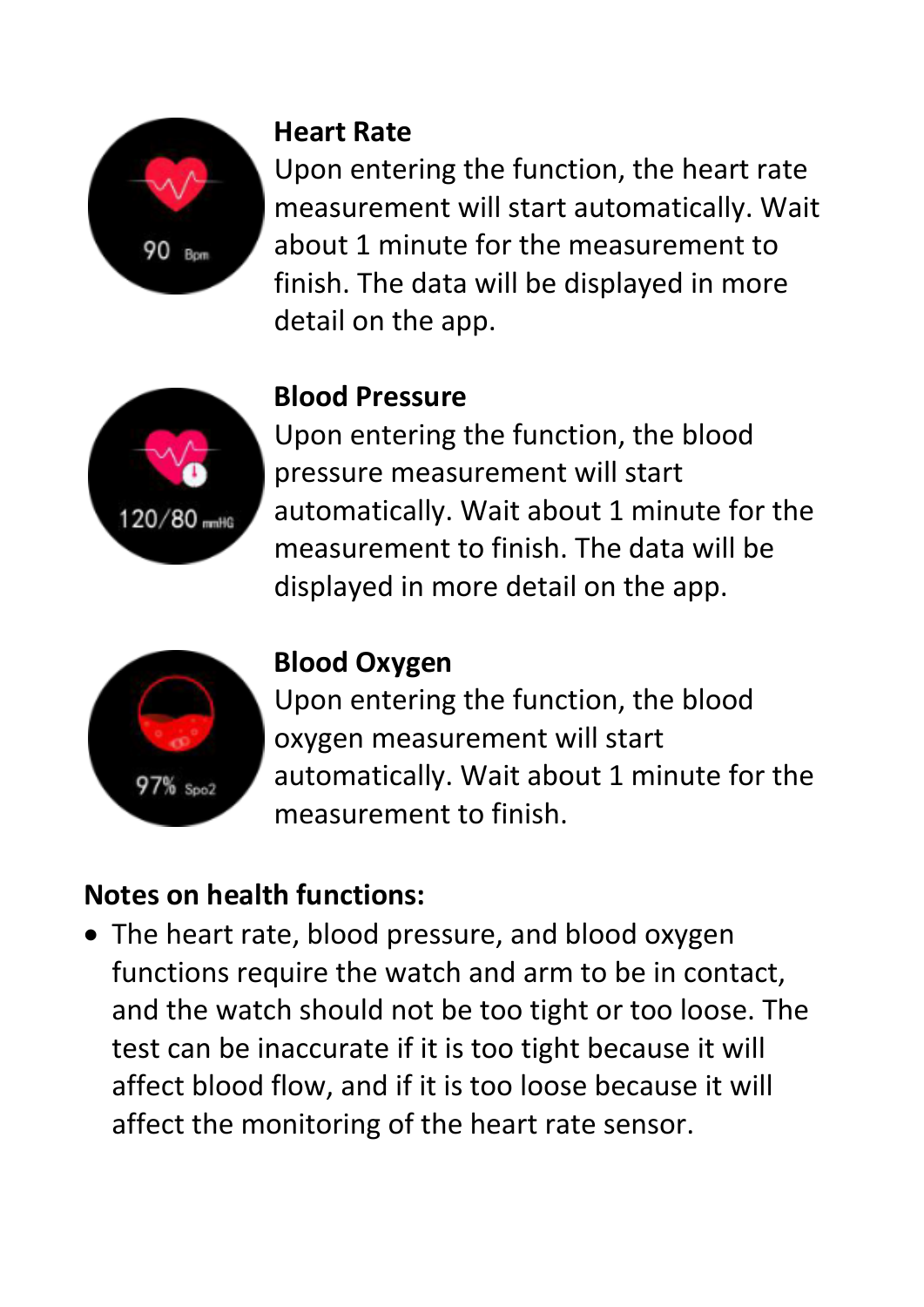• The results of the smart watch measurements are only indicative and cannot substitute in any case for any medical test. Please follow your doctor's instructions and do not rely solely on these results for an evaluation.



#### **Sleep Monitor**

If you have worn the watch during the previous night, it shows the total sleep time of last night, as well as light and deep sleep times. You can check the historical data on the app.



#### **Music remote control**

Displays buttons to play / pause and skip to previous or next song, to remotely control the music playing on the paired phone.



#### **Weather**

Displays the current weather and temperature. The phone and the watch must be linked so the watch can receive the weather info from the phone.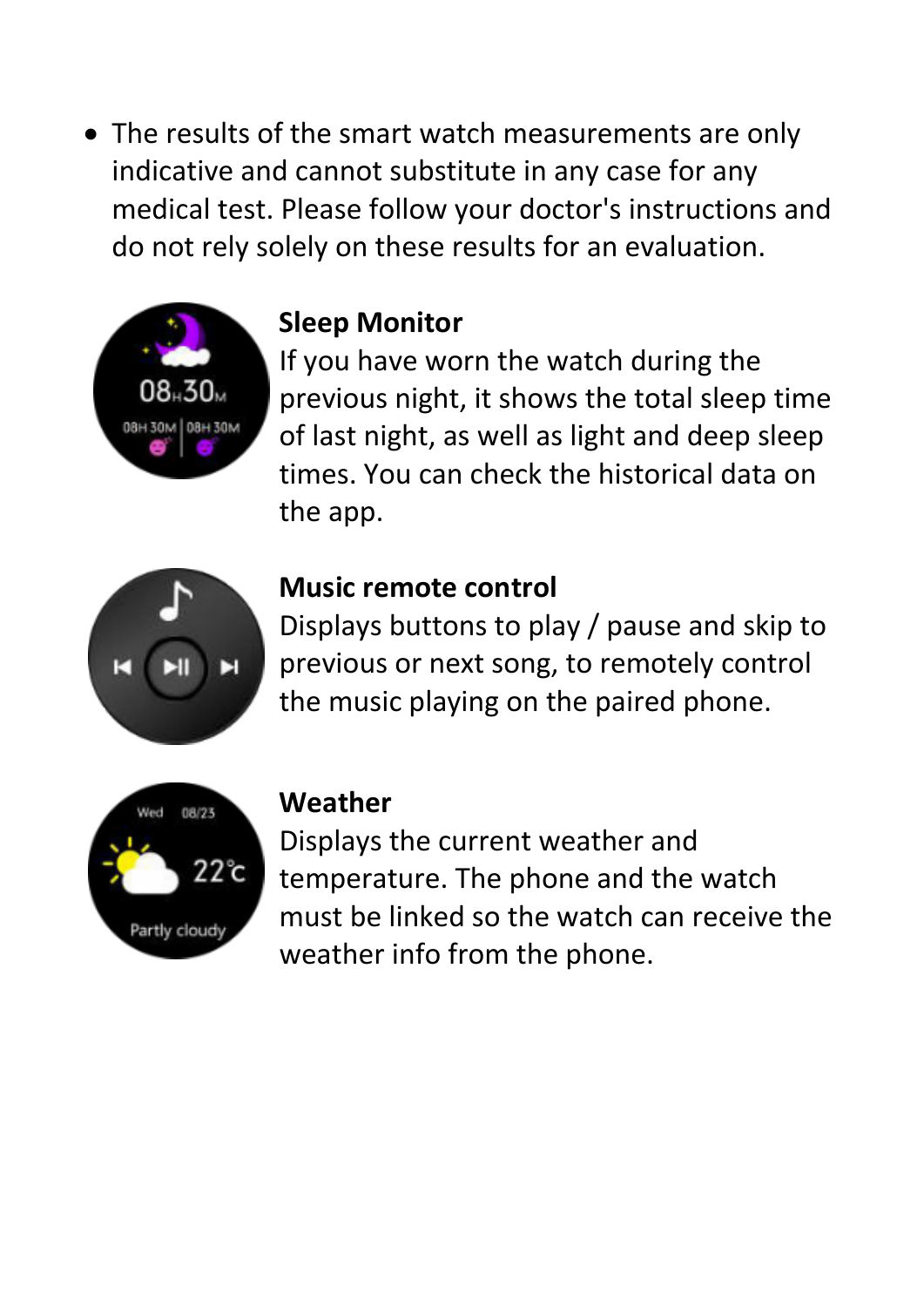

# **Alarm clock**

Displays the alarms that are activated. The alarms are set and activated on the app.



#### **Stopwatch**

Click on the start icon to start the count. When the time is paused, click the reset icon to reset to 0.



### **Timer**

Select one of the preset times or click "+" to select your own time. Click on the start icon to start the countdown. When the countdown is paused, click the reset icon to reset to the original time.

# **Find phone**

The paired phone will ring so you can find it. The phone and the watch must be linked and within the Bluetooth range.

# **Settings:**

# **QR code**

Scan the QR code with your phone to download the app through your app store or browser.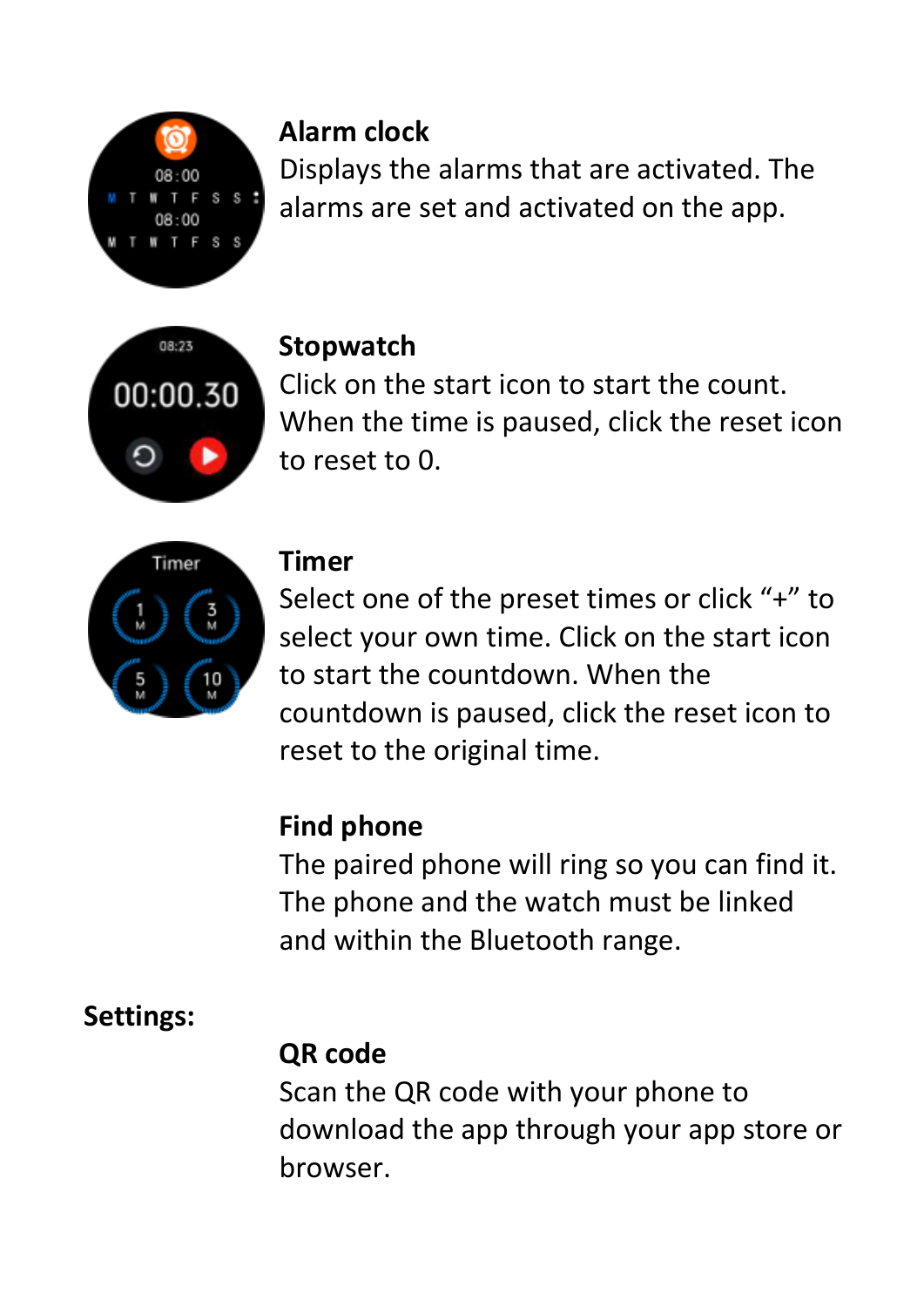#### **System:**



#### **Shut down**

Turns off the smart watch (click on " $\sqrt{\ }$ " to confirm or " $\times$ " to exit).



#### **Restore Factory**

Resets the smart watch to factory settings (click " $\sqrt{\ }$ " to confirm or "  $\times$  " to exit). This function will erase all the data saved on the smart watch.



### **About**

Displays the Bluetooth name, Mac address and version number.

#### **Display:**



#### **Dial Setting**

Swipe right / left to see all available options. Click on the desired screen to make it your home screen.

On the app you can download other predesigned home screens as well as select an image saved on the phone to set as your home screen.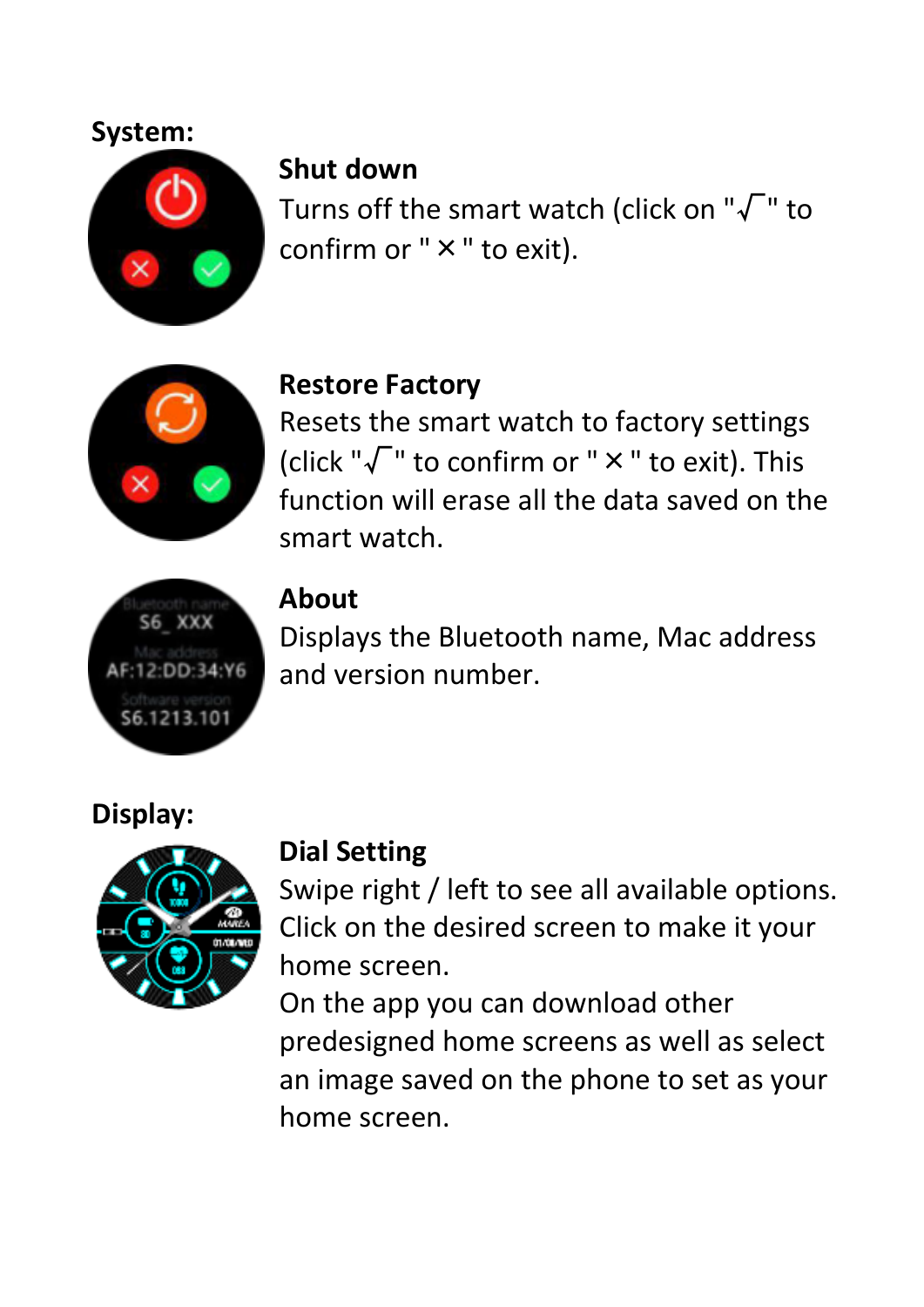

# **Brightness Control**

Click "+" to increase and click "-" to decrease the brightness of the screen. The brighter it shines, the more battery it will use.

**Main functions on the app** (they can only be used if the smart watch is linked)

# **Notifications**

Activate notifications for each of the apps you want to receive notifications from on your watch. When the phone receives incoming calls or new notifications from the activated apps, these notifications are received on the smart watch as well. The last 8 messages / notifications can be viewed in the message interface on the smart watch.

# **Dial Setting**

It includes a wide gallery of home screens that can be downloaded to the smart watch, as well as the possibility of customizing your own home screen using an image saved on the phone (or taking a photo with the phone's camera) and selecting the font color.

# **Sedentary reminder**

If this function is activated, when you have been in the same position for a long time, the watch will vibrate and display the corresponding icon to remind you to get up and move.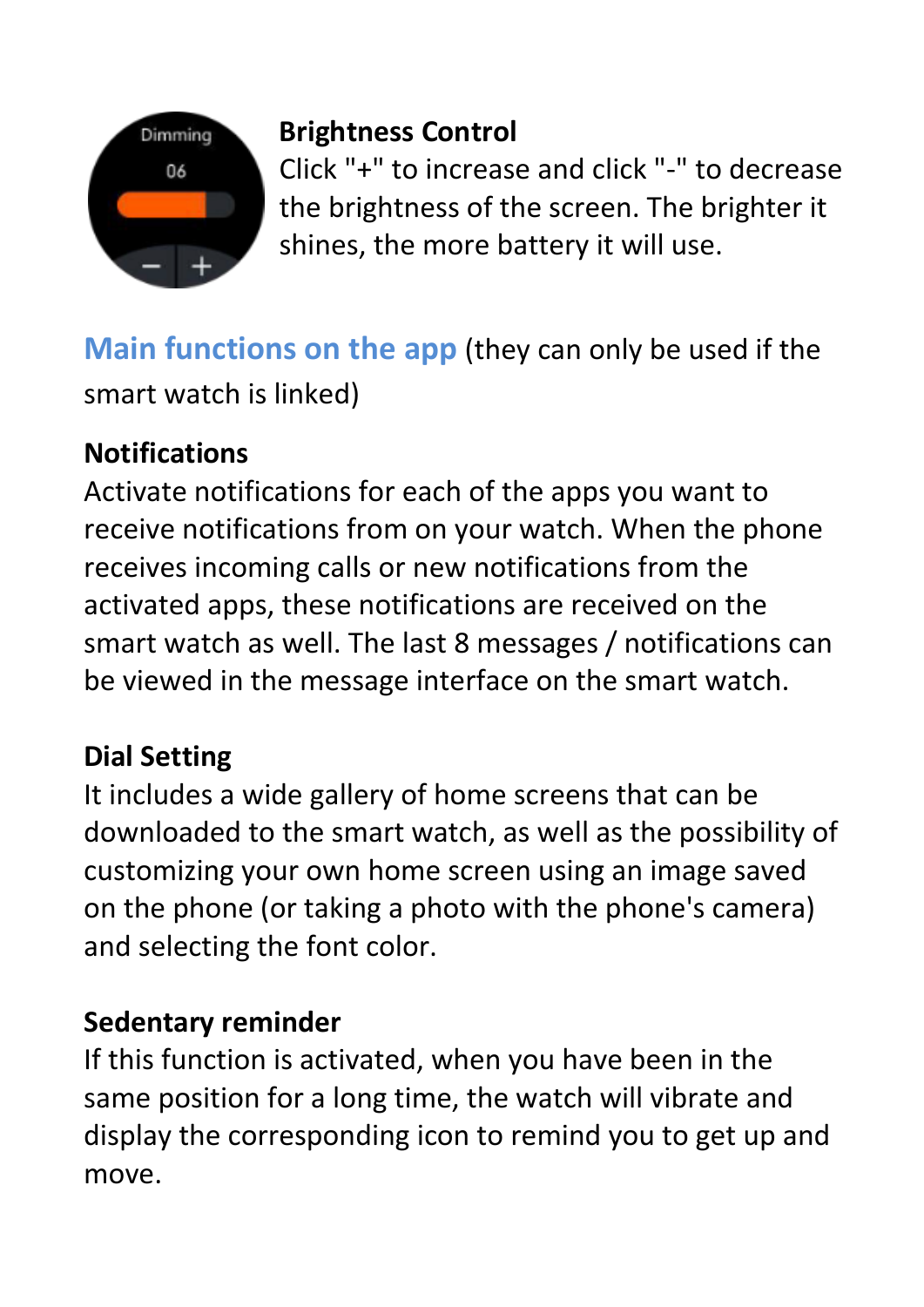### **Alarm clock**

It is set on the app and, when the selected time arrives, the watch will vibrate and display the corresponding icon. You can set up to 3 alarms.

## **Do not disturb mode**

You can set a time interval in which the smart watch will not receive notifications and / or its screen will not turn on when you lift your wrist.

## **Raise wrist to turn on screen**

If this function is activated, the smart watch screen will turn on when you lift your wrist.

### **Camera remote control**

The camera on the phone will open. Shake the smart watch and the phone will take a photo. The photo will be saved in the phone's gallery.

Note: When the camera usage request appears, select "Allow".

## **Find smart watch**

The smart watch will vibrate so you can find it. The phone and the watch must be linked and within the Bluetooth range.